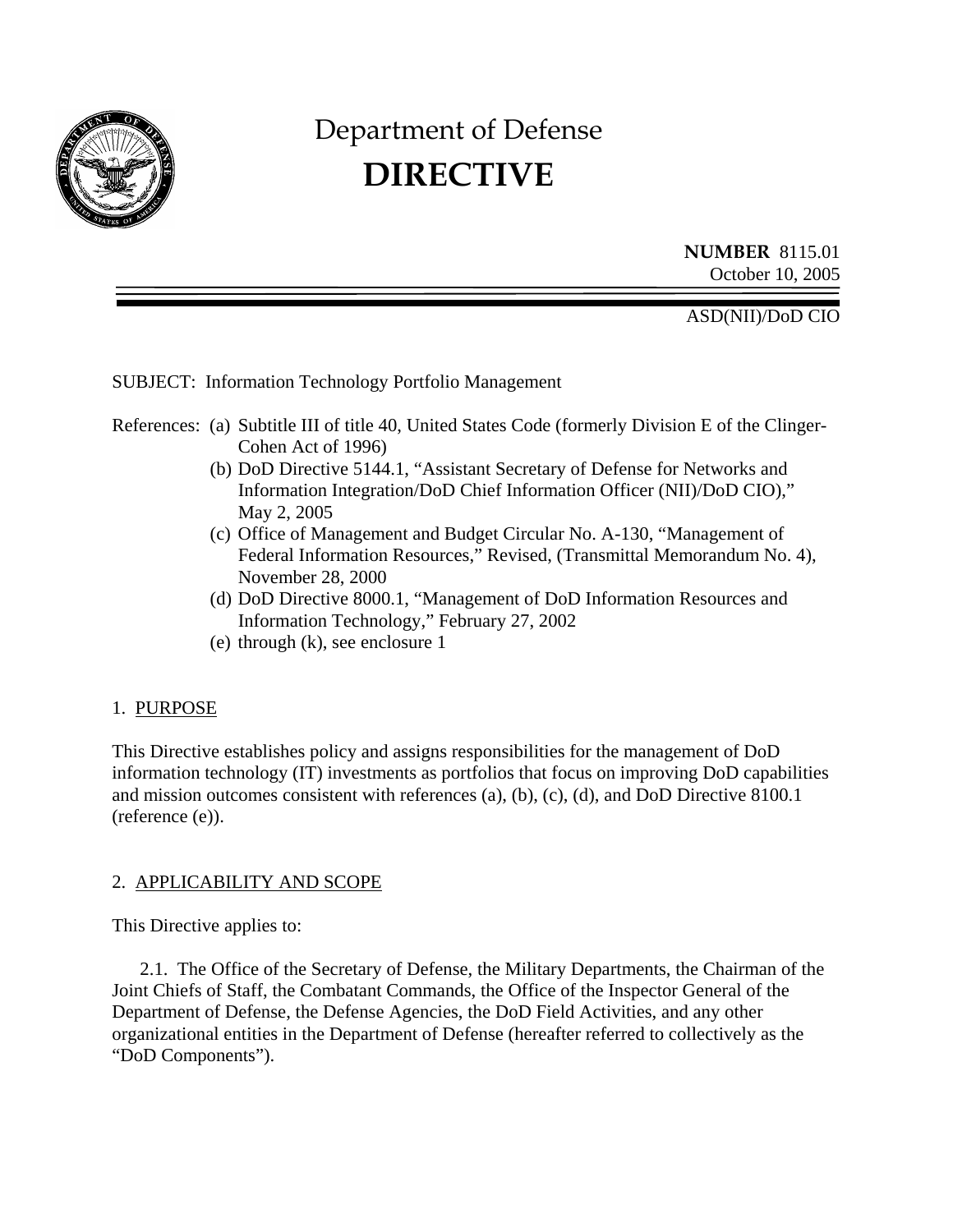2.2. The Warfighting Mission Area (WMA), Business Mission Area (BMA), DoD portion of Intelligence Mission Area (DIMA), and Enterprise Information Environment (EIE) Mission Area (EIEMA).

2.3. All current and planned DoD IT investments, including National Security Systems, but excluding IT that is not part of the Global Information Grid (GIG) IT per reference (e).

#### 3. DEFINITIONS

Terms used in this Directive are defined in enclosure 2.

#### 4. POLICY

It is DoD policy that:

4.1. IT investments shall be managed as portfolios to: ensure IT investments support the Department's vision, mission, and goals; ensure efficient and effective delivery of capabilities to the warfighter; and maximize return on investment to the Enterprise. Each portfolio shall be managed using the GIG architecture (reference (e)), plans, risk management techniques, capability goals and objectives, and performance measures.

4.2. Portfolios shall be nested and integrated at the Enterprise, Mission Area, and Component levels. The Enterprise portfolio shall be divided into Mission Area portfolios, which are defined as Warfighting, Business, DoD portion of Intelligence, and EIE. Mission Area and Component portfolios may be divided into subportfolios (e.g., domains) or capability areas that represent common collections of related, or highly dependent, information capabilities and services.

4.3. Portfolios shall be used as a management tool in each of the Department's decision support systems including: the Joint Capabilities Integration and Development System (CJCSI 3170.01E, reference (f)); the Planning, Programming, Budgeting, and Execution System (DoD Directive 7045.14, reference (g)); and the Defense Acquisition System (DoD Directive 5000.1, reference (h)). Mission Area leads shall provide portfolio recommendations to the appropriate officials for consideration in the Department's decision support systems.

4.4. All authorities addressed in Section 5 of this Directive shall manage DoD portfolios by performing the following core functions:

4.4.1. Analysis. Links portfolio objectives to Enterprise vision, mission, goals, objectives, and priorities; develops quantifiable outcome-based performance measures; identifies capability gaps, opportunities, and redundancies; identifies risks; and provides for continuous process improvement.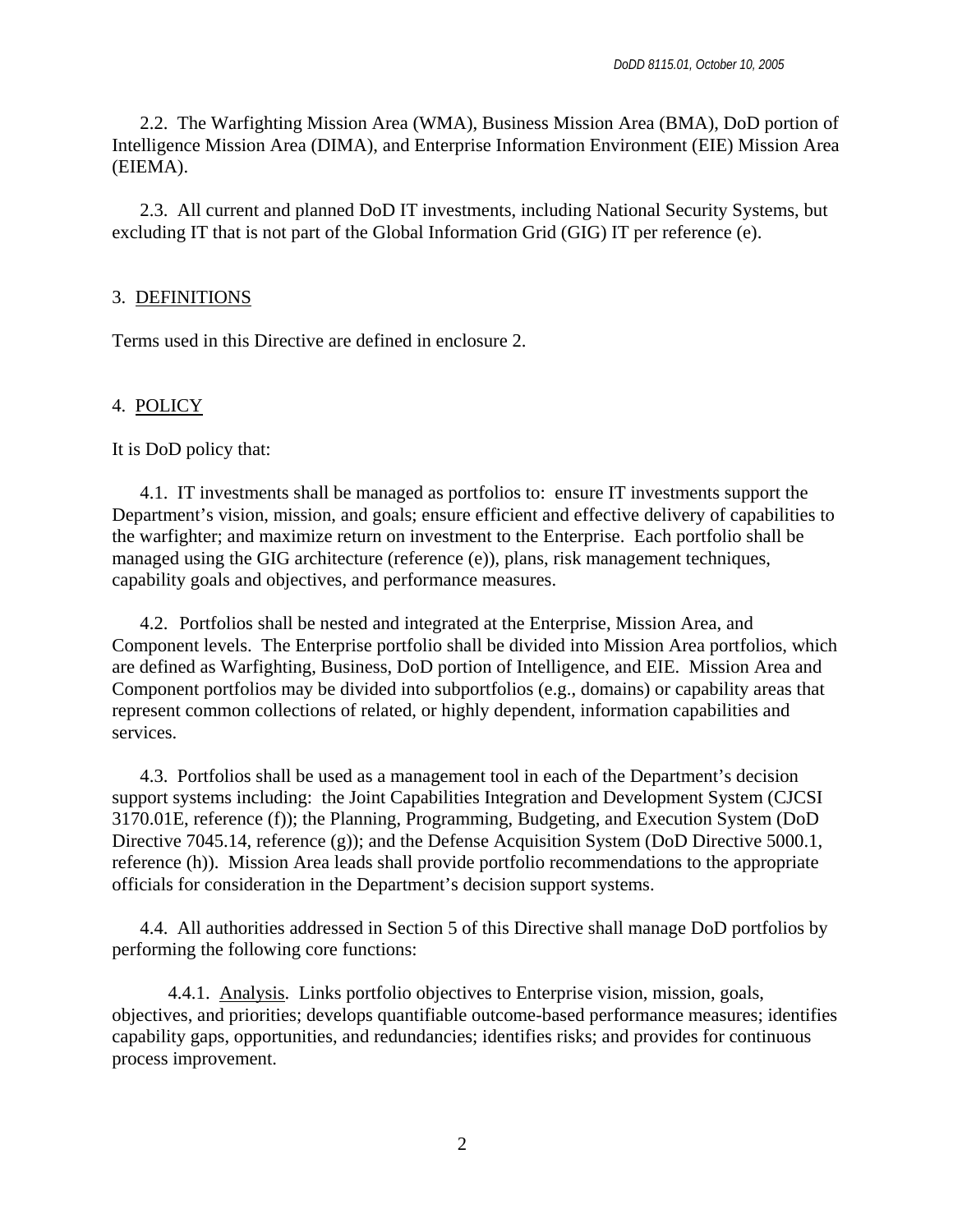4.4.2. Selection. Identifies and selects the best mix of IT investments to strengthen and achieve capability goals and objectives for the portfolio and demonstrates the impact of alternative IT investment strategies and funding levels.

4.4.3. Control. Ensures a portfolio is managed and monitored using established quantifiable outcome-based performance measures. Portfolios are monitored and evaluated against portfolio performance measures to determine whether to recommend continuation, modification, or termination of individual investments within the portfolio.

4.4.4. Evaluation. Measures actual contributions of the portfolio against established outcome-based performance measures to determine improved capability as well as to support adjustments to the mix of portfolio investments, as necessary.

4.5. Governance forums shall be leveraged or established to manage portfolios, subportfolios, or capability areas at the Enterprise, Mission Area, and Component levels.

4.6. Portfolios shall be managed according to the E-Government Act (reference (i)), with focus on efforts to minimize duplication of DoD and Government-wide initiatives.

#### 5. RESPONSIBILITIES

5.1. The Assistant Secretary of Defense for Networks and Information Integration/Department of Defense Chief Information Officer (ASD(NII)/DoD CIO) shall:

5.1.1. Establish guidance for managing portfolios based on the policies herein and references (b) and (d).

5.1.2. Establish and lead a cross-Mission Area governance forum for the Enterprise portfolio. This governance forum will provide strategic direction for the Enterprise portfolio, identify opportunities for IT investments, and resolve cross-Mission Area issues.

5.1.3. Ensure that all Mission Area portfolio recommendations are based on architectures that comply with reference (e) and DoD Directive 8500.1 (reference (j)).

5.1.4. Serve as the lead for the EIEMA and manage the portfolio according to this Directive and references (c) and (d) and:

5.1.4.1. Establish the EIEMA portfolio.

5.1.4.2. Issue guidance for managing the EIEMA portfolio and designate responsibilities for EIEMA portfolio management.

5.1.4.3. Leverage or establish a governance forum to oversee EIEMA portfolio activities.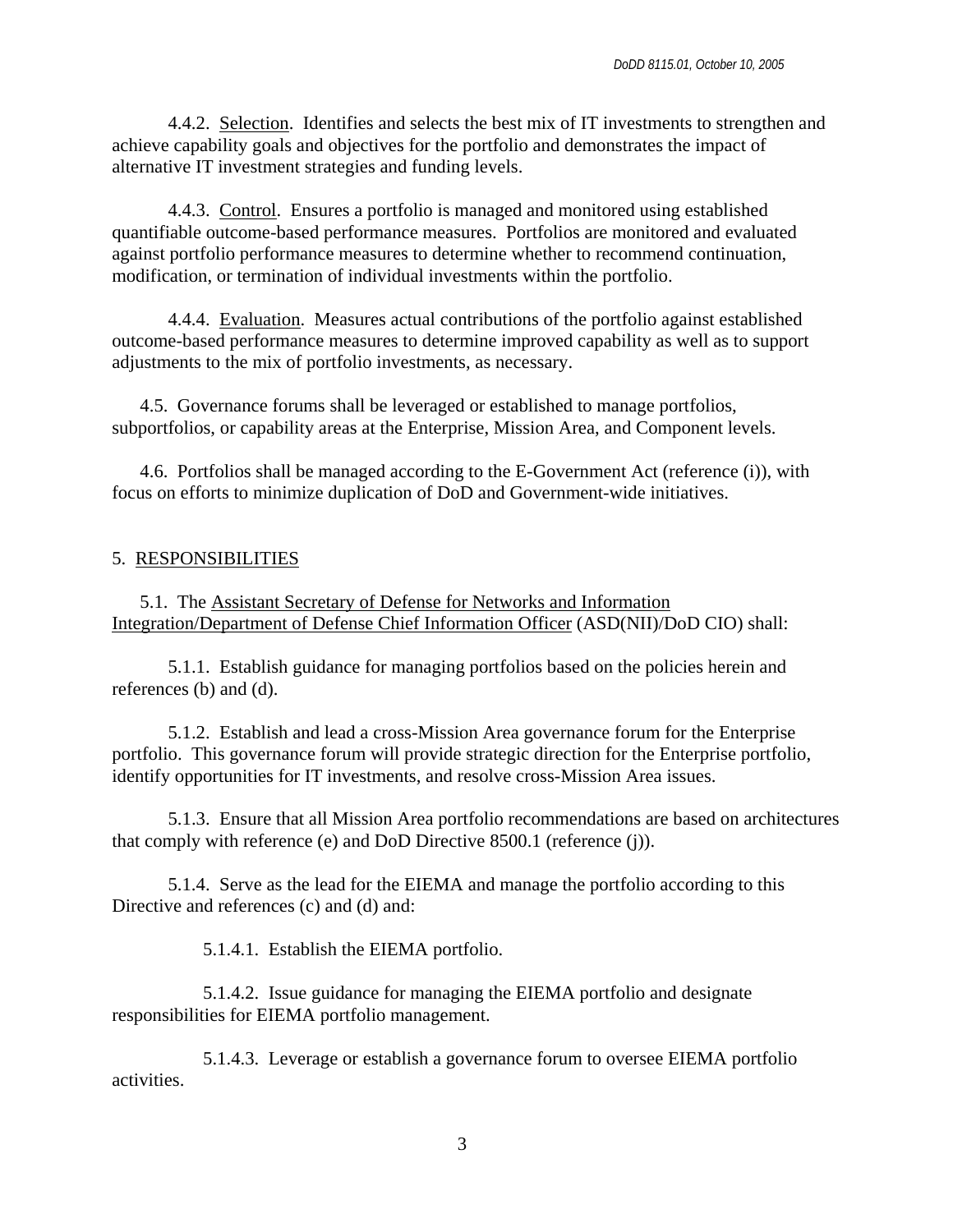5.1.4.4. Present EIEMA portfolio recommendations to the proper officials in the Department's decision support systems for consideration.

5.1.4.5. Participate in the cross-Mission Area governance forum for the Enterprise portfolio.

5.1.4.6. Participate in the WMA, BMA, and DIMA governance forums.

#### 5.2. The Under Secretary of Defense for Acquisition, Technology, and Logistics shall:

5.2.1. Serve as the lead and manage the BMA portfolio, in coordination with the ASD(NII)/DOD(CIO), the Under Secretary of Defense (Comptroller), and the Under Secretary of Defense for Personnel and Readiness, based on the policies herein and references (d), (e), and Section 2222 of title 10, United States Code (reference (k)):

5.2.1.1. Establish the BMA portfolio.

5.2.1.2. Manage BMA portfolio and designate responsibilities for BMA portfolio management.

5.2.1.3. Leverage or establish a governance forum to oversee the BMA portfolio activities according to reference (k).

5.2.1.4. Present the BMA portfolio recommendations to the proper officials in the Department's decision support systems for consideration.

5.2.1.5. Participate in the cross-Mission Area governance forum for the Enterprise portfolio.

5.2.1.6. Participate in the WMA, DIMA, and EIEMA governance forums.

5.2.2. Participate in BMA governance forums with the goal of identifying commonality in BMA portfolio management processes and providing solutions that are in the best interest of the Enterprise based on this Directive and reference (k).

5.2.3. Review, approve, and oversee the planning, design, acquisition, deployment, operation, maintenance, and modernization of the BMA portfolio of IT investments with the primary purpose of improving acquisition, logistics, or installations and environment activities consistent with BMA guidance, this Directive, and reference (k).

5.2.4. Ensure the policies herein are incorporated into and integrated with the policies and procedures of the Defense Acquisition System (reference (h)).

5.2.5. Ensure the policies herein are incorporated into the Defense Acquisition University's education and training curriculum, in coordination with the ASD(NII)/DoD CIO.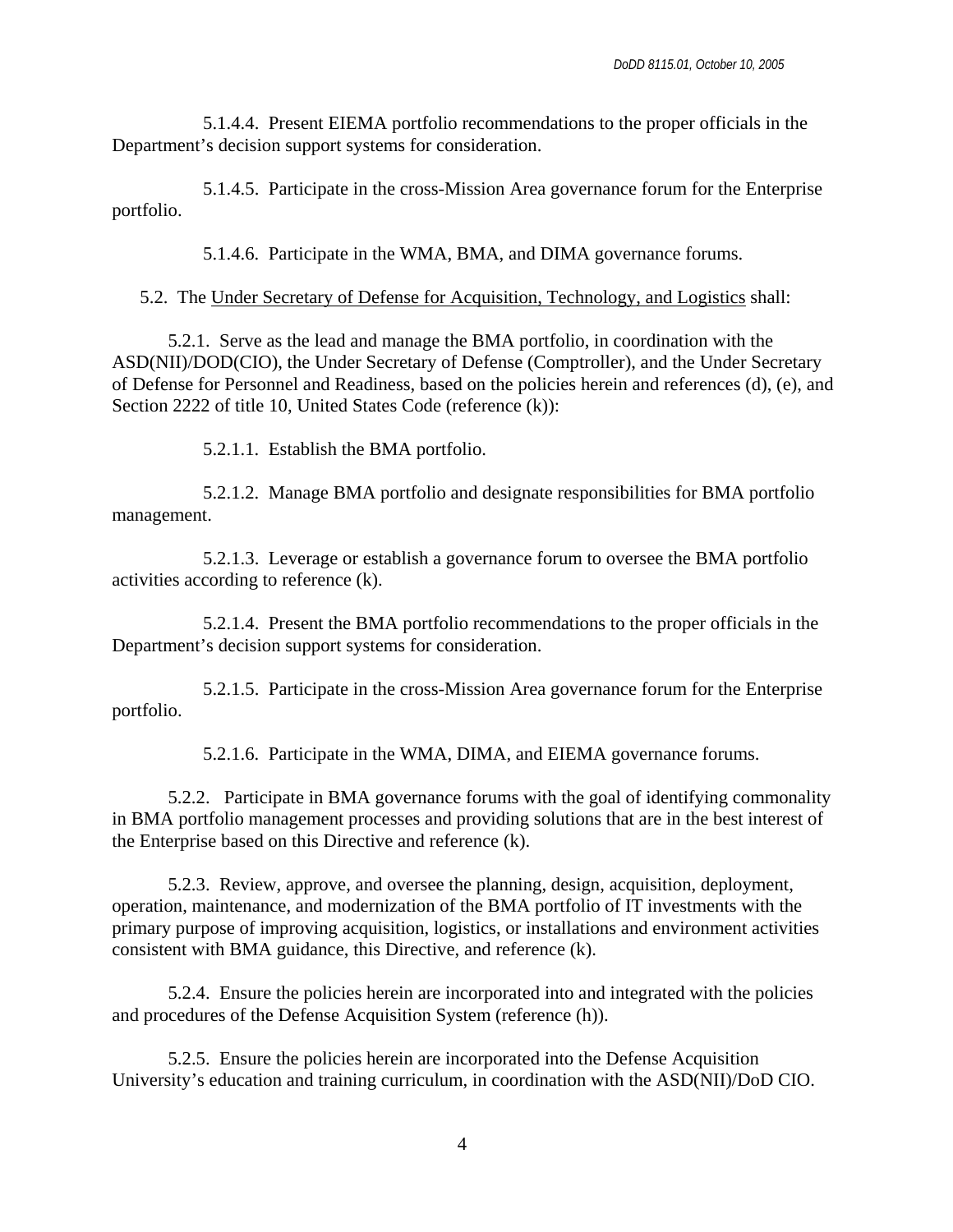5.3. The Under Secretary of Defense (Comptroller)/Chief Financial Officer, according to the policies herein and reference (k), shall:

5.3.1. Participate in BMA governance forums with the goal of identifying commonality in BMA portfolio management processes and providing solutions that are in the best interest of the Enterprise.

5.3.2. Review, approve, and oversee the planning, design, acquisition, deployment, operation, maintenance, and modernization of the BMA portfolio of IT investments with the primary purpose of improving budgeting, financial management, or strategic planning activities consistent with BMA guidance, this Directive, and reference (k).

5.3.3. Ensure the policies herein are incorporated into and integrated with the policies and procedures of reference (g).

5.4. The Under Secretary of Defense for Personnel and Readiness, according to policies herein and reference (k), shall:

5.4.1. Participate in BMA governance forums with the goal of identifying commonality in BMA portfolio management processes and providing solutions that are in the best interest of the Department of Defense.

5.4.2. Review, approve, and oversee the planning, design, acquisition, deployment, operation, maintenance, and modernization of the BMA portfolio of IT investments with the primary purpose of improving human resource management activities consistent with BMA guidance, this Directive, and reference (k).

5.5. The Under Secretary of Defense for Intelligence shall serve as the Mission Area lead for the DoD portion of the Intelligence portfolio, in coordination with the ASD(NII)/DoD CIO, based on the policies herein and references (d) and (e):

5.5.1. Establish the DIMA portfolio.

5.5.2. Issue guidance for managing the DIMA portfolio and designate responsibilities for DIMA portfolio management.

5.5.3. Leverage or establish a governance forum to oversee the DIMA portfolio activities.

5.5.4. Present the DIMA portfolio recommendations to the proper officials in Department's decision support systems for consideration.

5.5.5. Participate in the cross-Mission Area governance forum for the Enterprise portfolio.

5.5.6. Participate in the WMA, BMA, and EIEMA governance forums.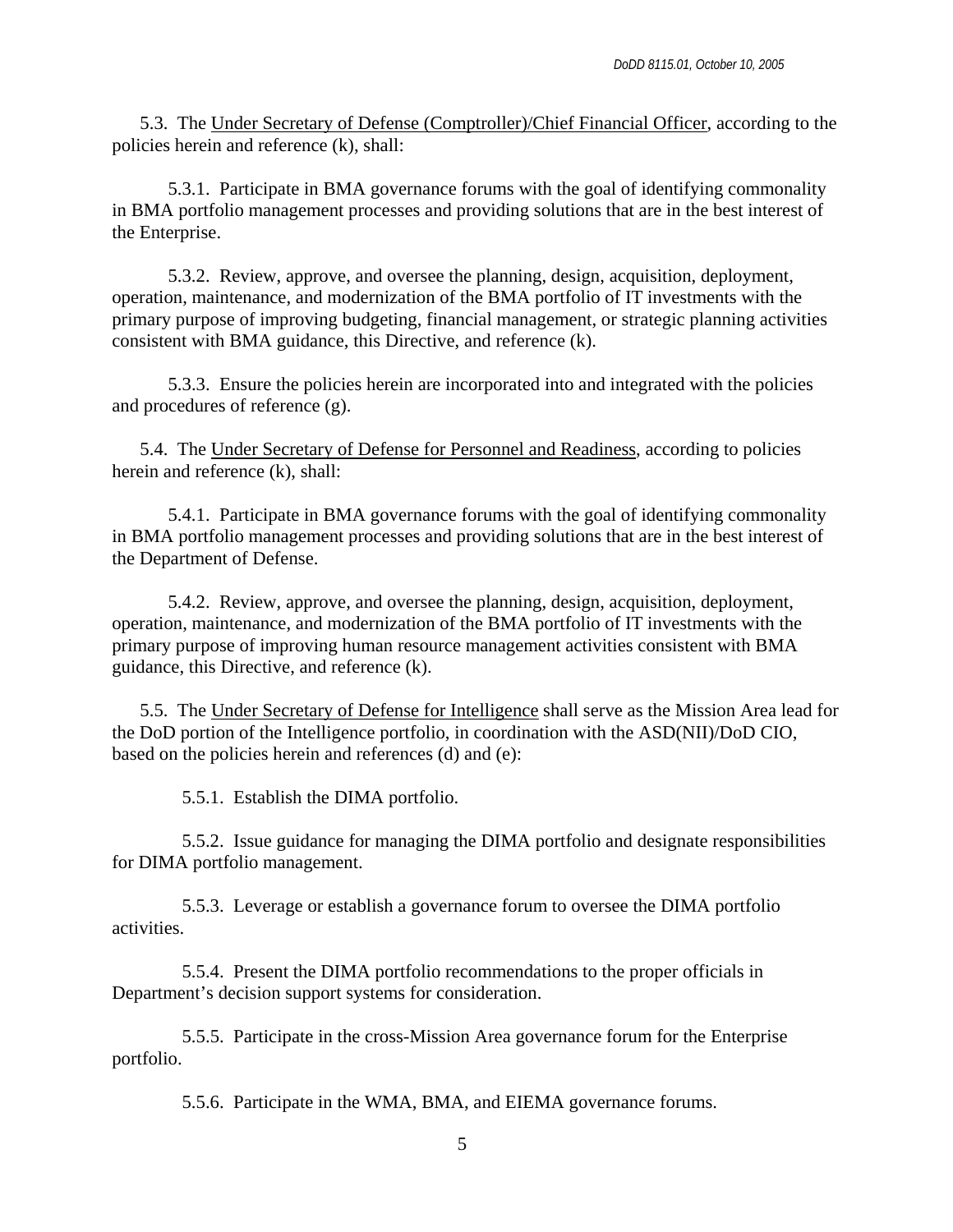5.6. The Director of Program Analysis and Evaluation, according to this Directive and references (c) and (g), shall review and issue programming and budgeting guidance that considers Mission Area recommendations to initiate, continue, modify, or terminate funding for IT investments.

5.7. The Heads of the DoD Components, according to the policies herein and references (c),  $(d)$ , and  $(k)$ , shall:

5.7.1. Establish the Component portfolio so that IT investments align to Mission Area, and subportfolio or capability area portfolios as appropriate.

5.7.2. Issue guidance for managing the Component portfolio and designate responsibilities for Component portfolio management.

5.7.3. Leverage or establish a governance forum to oversee Component portfolio activities.

5.7.4. Manage the Component portfolio.

5.7.5. Ensure Component IT investments are consistent with Mission Area, subportfolio, or capability area portfolio guidance.

5.7.6. Participate in Mission Area governance forums with the goal of identifying common problems in portfolio management processes and providing solutions that are in the best interest of the Enterprise.

5.8. The Chief Information Officers of the DoD Components, in addition to their responsibilities identified in references (a), (b), and (d) and according to the policies herein, shall:

5.8.1. Support Component subportfolio and capability area activities.

5.8.2. Ensure and provide verification to the leads of the Mission Areas and the ASD(NII)/DoD CIO that Component IT investments are consistent with Mission Area, subportfolio, or capability area portfolio guidance. Verification includes ensuring that Component resources are applied to Mission Area, and subportfolio or capability area recommendations that have been approved through the Department's decision support systems consistent with subparagraph 4.3.

5.8.3. Identify portfolio issues to the relevant governance forum(s).

5.9. The Chairman of the Joint Chiefs of Staff, according to the policies herein and references (c) and (d), shall: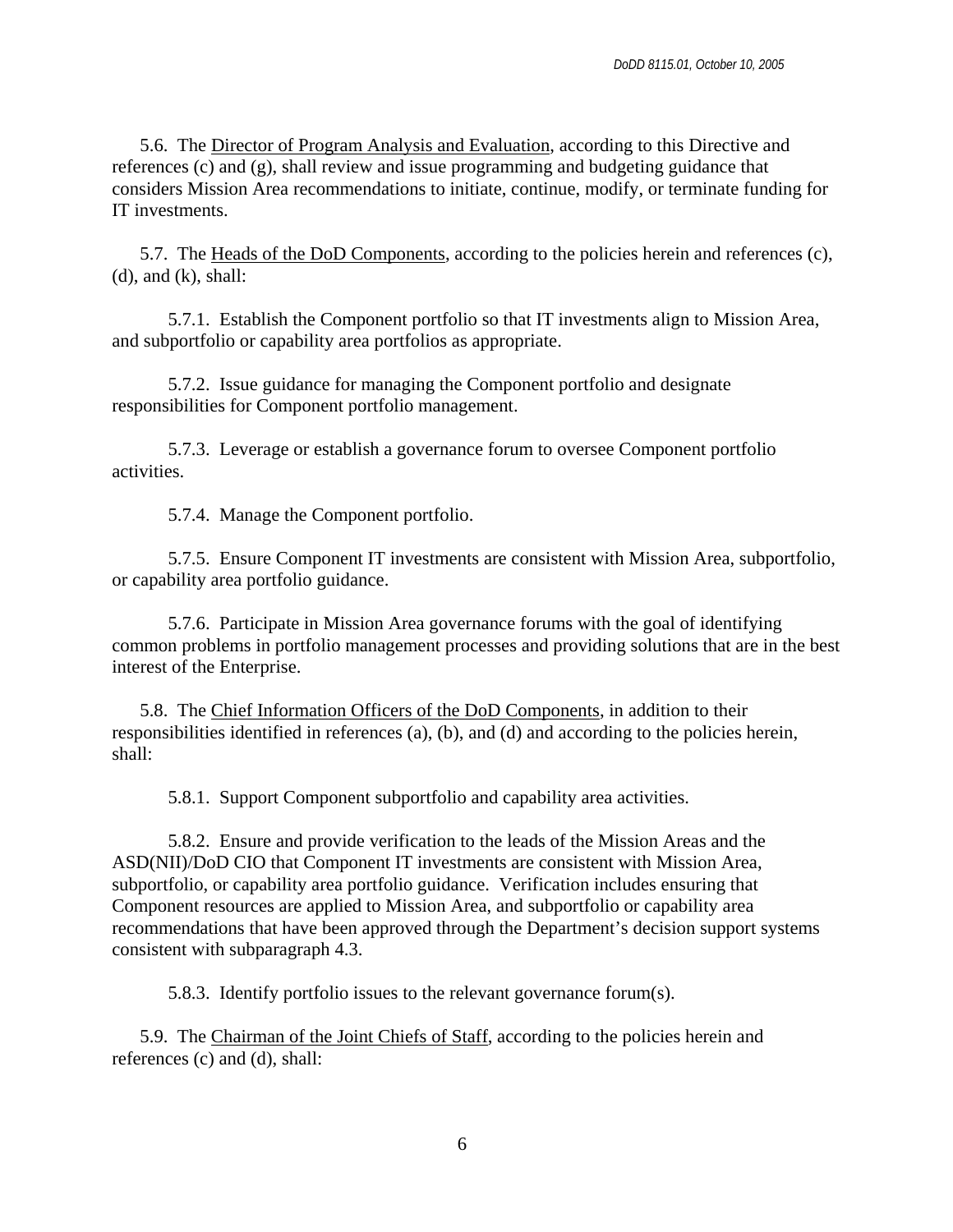5.9.1. Serve as the lead for the WMA and manage the portfolio according to policies herein.

5.9.1.1. Establish the WMA portfolio.

5.9.1.2. Issue guidance for the WMA portfolio and designate responsibilities for WMA portfolio management.

5.9.1.3. Leverage or establish a governance forum to oversee WMA IT portfolio activities.

5.9.1.4. Present the WMA portfolio recommendations to the proper officials in the Department's decision support systems for consideration.

5.9.1.5. Participate in the cross-Mission Area governance forum for the Enterprise portfolio.

5.9.1.6. Participate in BMA, DIMA, and EIEMA governance forums.

 5.9.2. Ensure the policies herein are incorporated into and integrated with the policies and procedures of reference (f).

5.9.3. In coordination with the ASD(NII)/DoD CIO, ensure the policies herein are incorporated into the curriculum of the National Defense University's Information Resources Management College.

6. EFFECTIVE DATE

This Directive is effective immediately.

Indinfragland

Gordon England Acting Deputy Secretary of Defense

 $Enclosures - 2$ E1. References, continued E2. Definitions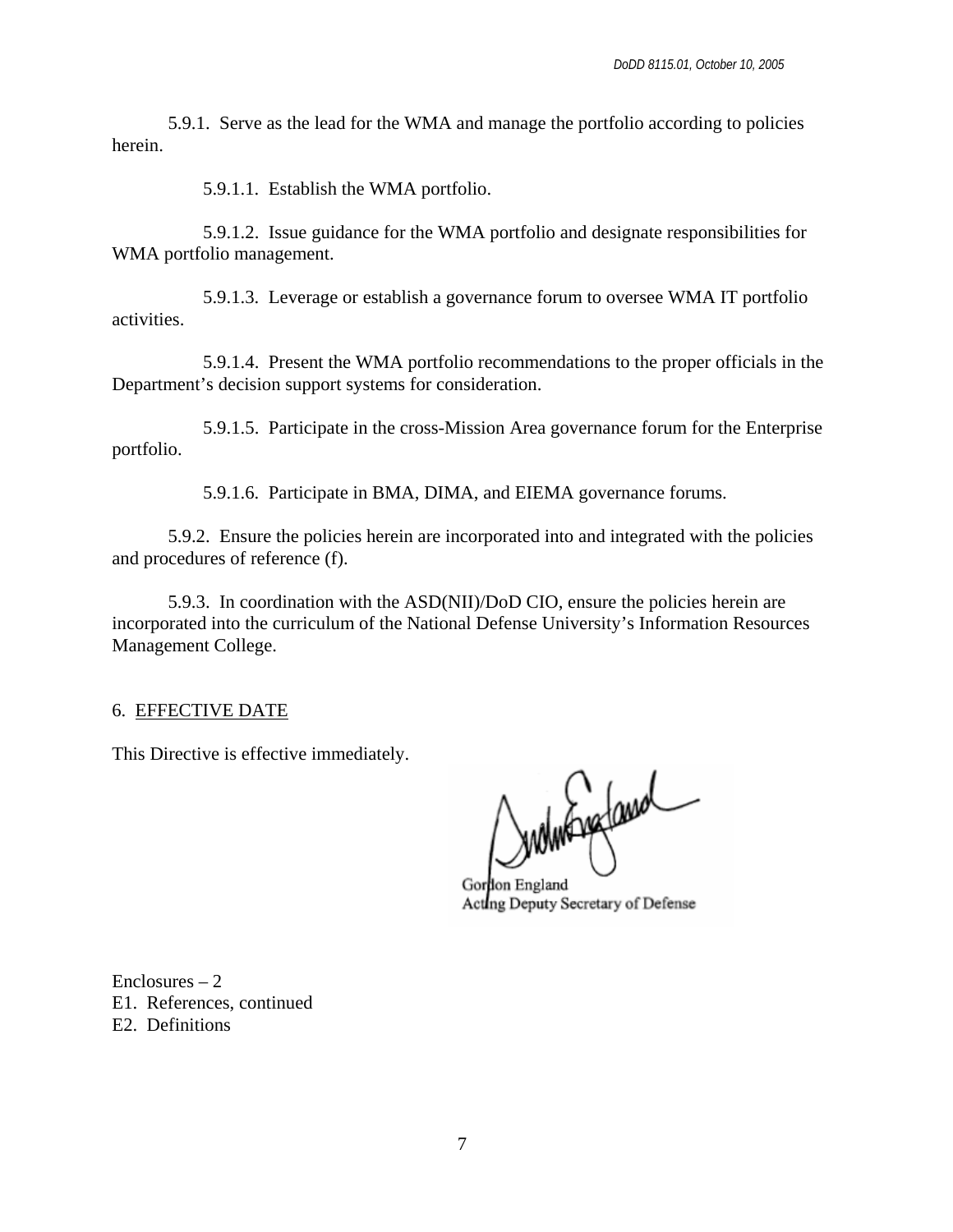## E1. ENCLOSURE 1

## REFERENCES, continued

- (e) DoD Directive 8100.1, "Global Information Grid (GIG) Overarching Policy," September 19, 2002
- (f) Chairman of the Joint Chiefs of Staff Instruction 3170.01E, "Joint Capabilities Integration and Development System," May 11, 2005
- (g) DoD Directive 7045.14, "The Planning, Programming, Budgeting, and Execution System (PPBE)," May 22, 1984, Certified Current as of November 21, 2003
- (h) DoD Directive 5000.1, "The Defense Acquisition System," May 12, 2003
- (i) E-Government Act of 2002 (Public Law 107-347), December 17, 2002
- (j) DoD Directive 8500.1, "Information Assurance (IA)," October 24, 2002
- (k) Section 2222 of title 10, United States Code